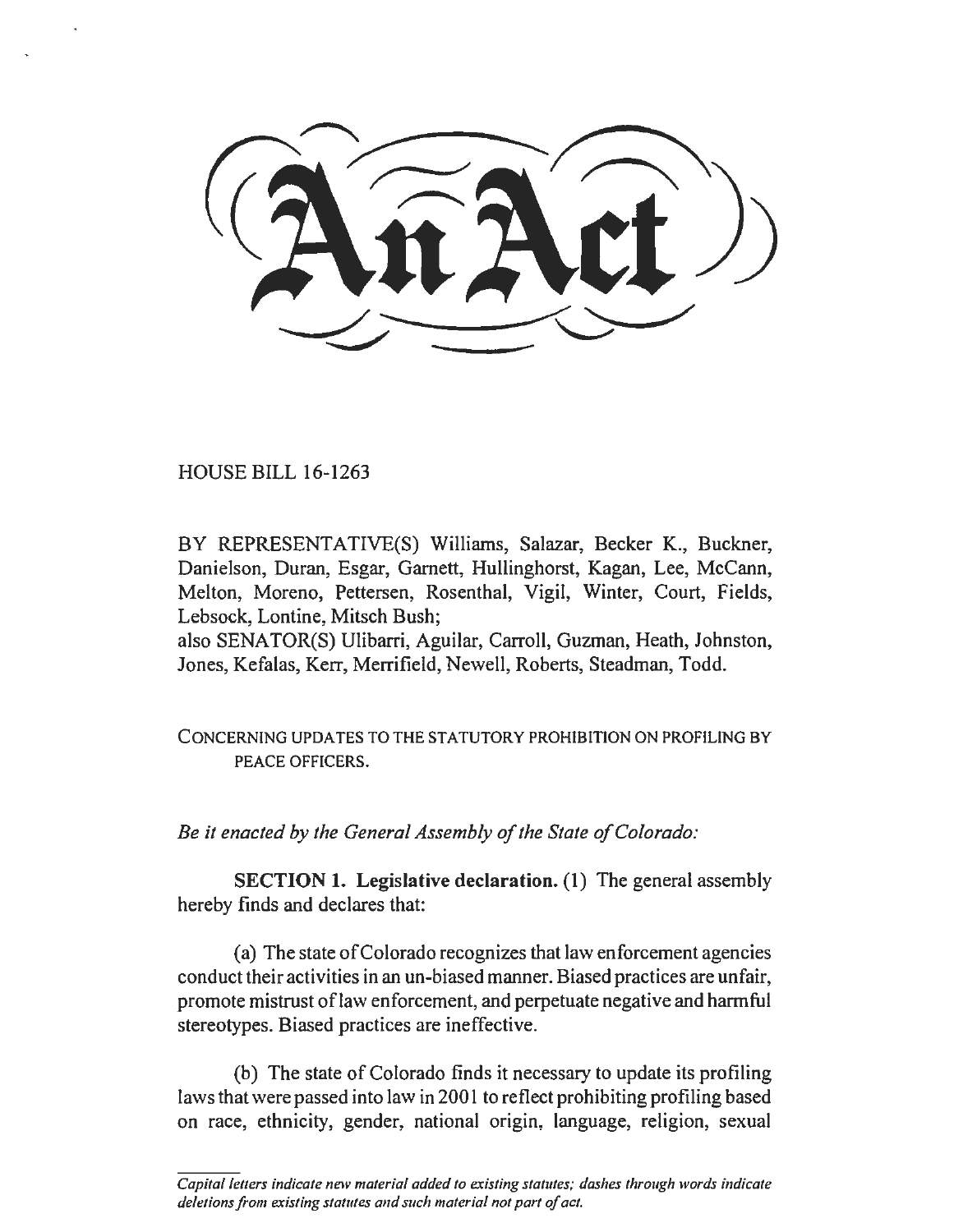orientation, gender identity, age, or disability.

SECTION 2. In Colorado Revised Statutes, 24-31-309, amend (2) and (3) as follows:

24-31-309. Profiling - officer identification - training. (2) Definitions. For purposes of this section, "profiling" means the practice of detaining a suspect based on race, ethnicity, age, or gender without the existence of any individualized suspicion of the particular person being stopped THE PRACTICE OF RELYING SOLELY ON RACE, ETHNICITY, GENDER, NATIONAL ORIGIN, LANGUAGE, RELIGION, SEXUAL ORIENTATION, GENDER IDENTITY, AGE, OR DISABILITY IN:

(a) DETERMINING THE EXISTENCE OF PROBABLE CAUSE TO PLACE IN CUSTODY OR ARREST AN INDIVIDUAL OR IN CONSTITUTING A REASONABLE AND ARTICULABLE SUSPICION THAT AN OFFENSE HAS BEEN OR IS BEING COMMITTED SO AS TO JUSTIFY THE DETENTION OF AN INDIVIDUAL OR THE INVESTIGATORY STOP OF A VEHICLE; OR

(b) DETERMINING THE SCOPE, SUBSTANCE, OR DURATION OF AN INVESTIGATION OR LAW ENFORCEMENT ACTIVITY TO WHICH A PERSON WILL BE SUBJECTED.

(3) Profiling practices prohibited. Any peace officer certified pursuant to this part 3 shall not engage in Profiling AS DEFINED IN SUBSECTION (2) OF THIS SECTION IS PROHIBITED; EXCEPT THAT A PEACE OFFICER MAY USE AGE WHEN MAKING LAW ENFORCEMENT DECISIONS IFTHE PEACE OFFICER IS INVESTIGATING A JUVENILE STATUS OFFENSE.

SECTION 3. Safety clause. The general assembly hereby finds,